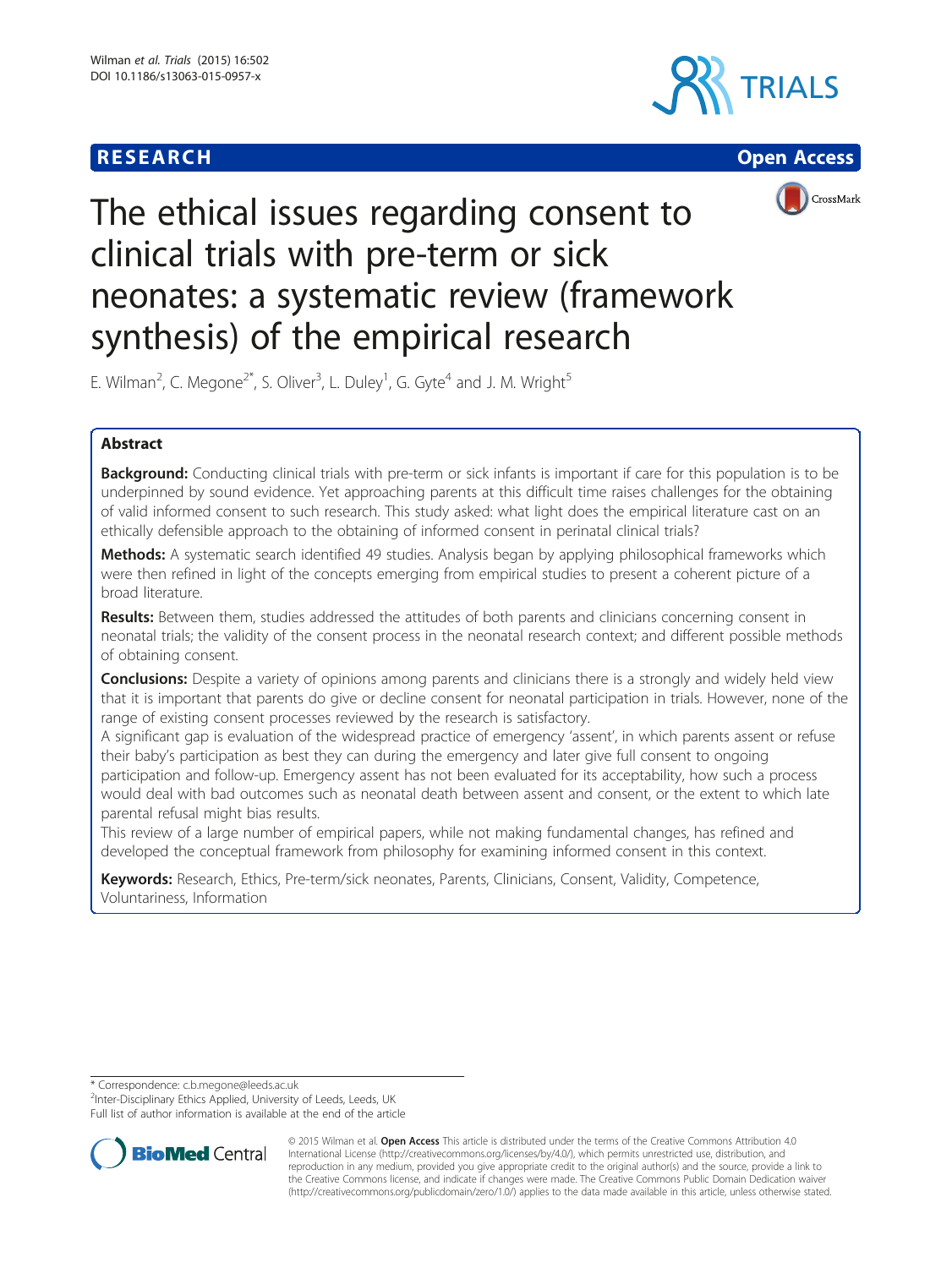#### Background

The recruitment of pre-term or sick infants to clinical trials requires approaching parents at a particularly difficult time, often within a tight timescale for making a decision. This raises challenges for the obtaining of valid informed consent to such research. But given the importance that has been attached by codes of ethics to gaining informed consent for medical research, if the problem of consent cannot be successfully addressed, there is a risk of this becoming an 'orphan' area of research.

This paper reports on research examining and addressing these difficulties. We undertook this systematic review of the empirical studies on these ethical challenges within the context of a larger project focused on improving care for the pre-term infant (with a special focus on the timing of cord-clamping).<sup>1</sup>

This is the first such review focusing on the ethical issues around consent to neonatal research. There have been other reviews which have focused on methods of increasing recruitment or of improving the means of conveying information, for example, but none that have focused directly on the ethical issues [\[1](#page-10-0)–[6\]](#page-10-0). Our overall aim in conducting the review is to identify a way of mounting ethical neonatal research in those circumstances where obtaining valid consent from parents has proved a significant challenge. This is important since if research cannot be conducted ethically it will not be possible to provide a research service for this population.

Thus, this review aims to synthesise observational and qualitative studies that explore the process of consent to such trials, and report parents' and clinicians' views and experiences. The goal is to identify both the challenges to an ethically defensible consent process, and potential solutions, in order that ethical research can continue to be mounted in this area.

This approach to addressing problems in medical ethics is methodologically rather novel. In this case the research has been undertaken by a multidisciplinary team with background expertise in philosophy, clinical practice, social science, information science and advocacy for parents, all of whom have brought complementary skills to the task. For the philosophers, the methods involved in systematic review were somewhat different from those that are conventionally adopted in work on ethics. The notion of a systematic review is very uncommon, indeed almost unknown, as a method for conducting research in philosophy, both in philosophy as a whole and in philosophical medical ethics in particular [[7](#page-11-0)–[9\]](#page-11-0).

On the other hand, for the social scientists and clinicians the standard philosophical means for resolving ethical problems were unconventional by the standards of their disciplines. As a result the whole process of developing a systematic review in ethics through interdisciplinary collaboration has given rise to considerable reflection in its own right. These unpublished observations of authors of this paper are being collated. However, for the purposes of this paper the method used in developing a systematic review will be described without significant space being given to detailed further reflection on that process.

The paper begins by setting out the method by which this systematic review was undertaken, then gives an account of the results, and concludes with a discussion of some of the key points arising from the results.

#### Methods/Design

Our overarching question was: what light does the empirical literature cast on an ethically defensible approach to the obtaining of informed consent in perinatal clinical trials?

In broad outline the method adopted for this review conformed to that set out for a framework synthesis in Gough, Oliver and Thomas's recent account of systematic reviews [[10\]](#page-11-0). The first stage was the development of a tentative initial conceptual framework<sup>2</sup> which relied mainly on prior knowledge of the existing philosophical literature on informed consent (prominent books and papers). This included knowledge of material that was more specifically focused on the difficulties of gaining informed consent in neonatal trials (in particular the Euricon study) [[11](#page-11-0), [12](#page-11-0)]. This initial conceptual framework informed the criteria for including studies.

An initial search of two databases of research literature (one medical and one philosophical) was then undertaken by an information specialist based on this tentative conceptual framework. The framework was then refined in light of the literature uncovered by the initial searches (stage 2 in Gough, Oliver and Thomas' account, [\[10](#page-11-0)]), and the search strategy amended accordingly before being applied in full to a broader range of databases. At stage 3 the task of coding articles was undertaken, and this led to stage 4, the tabulating of the data. The final stage was then drawing conclusions from the tabulated data (stage 5).

## Methods

The aim of the search was to identify studies for a review of ethical issues around consent that arise from the involvement of either pre-term babies or sick neonates in clinical trials.

Articles potentially eligible for inclusion were those: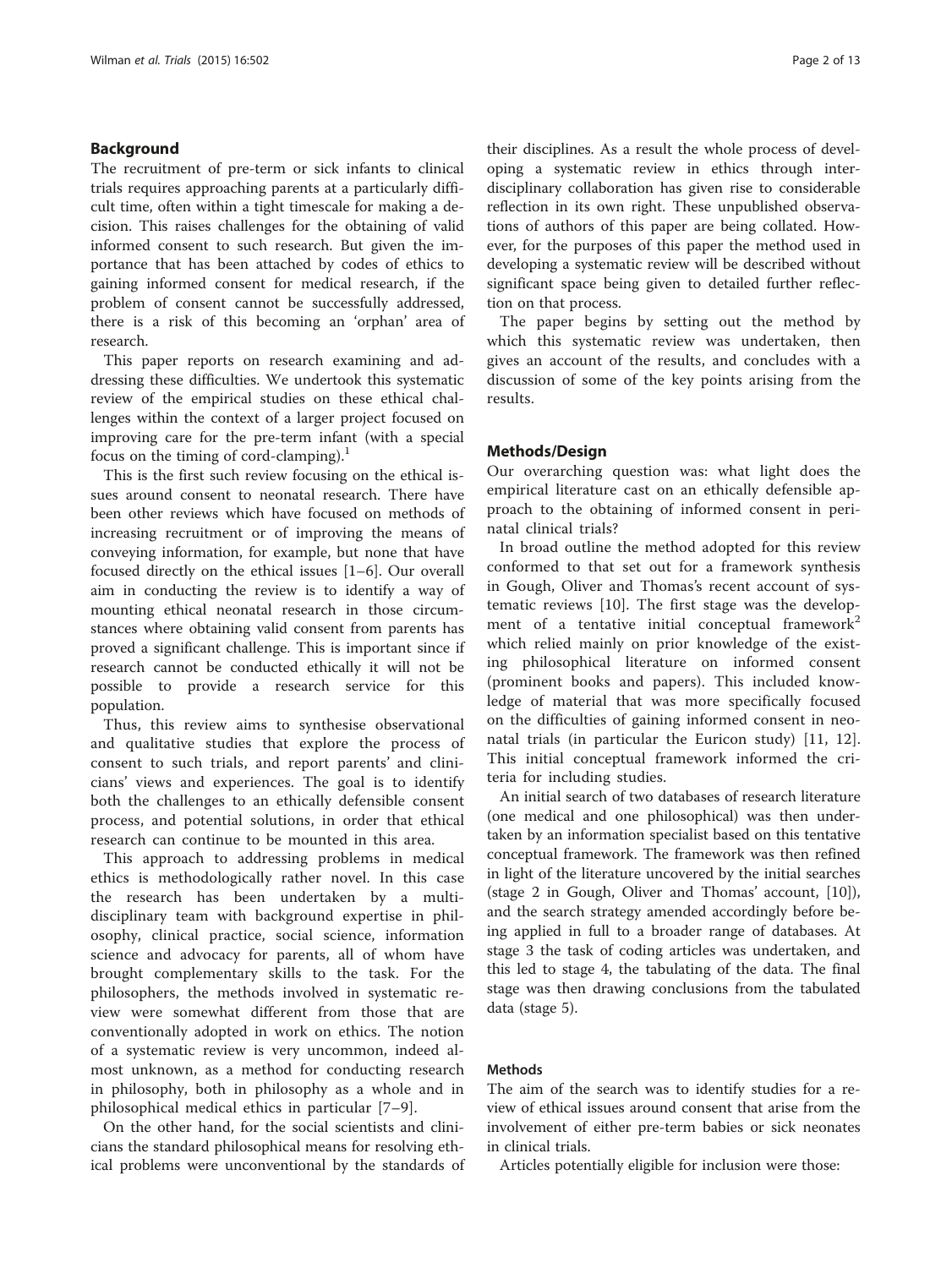- i). reporting any empirical research or analysis/ commentary concerning;
	- Consent, participation or recruitment for neonatal research (relevant to clinical trials)
	- Parental decision-making for treatment of, or research with, sick or pre-term neonates
	- Parental decision making for birth/labour
	- Methodology in emergency/urgent neonatal research
	- Alternative ways of gaining consent for neonatal research

ii). with full text available in English

As this focus raises issues that have previously been studied by multiple academic disciplines (e.g. obstetrics, fetal-maternal medicine, neonatology, social science, bioethics) a range of database sources were searched (see Additional file [1](#page-10-0)). Briefly, literature emerging from the draft searches using MEDLINE and Philosopher's Index helped to develop the tentative conceptual framework further.

Titles and abstracts, and subsequently full texts, were retained only if they matched the inclusion criteria. Articles were screened by a researcher with clinical and ethics expertise (EW) who adopted an over-inclusive approach to avoid losing any relevant studies; when in any doubt the decision was discussed with a philosopher (CM).

The 'included' articles were then separated into 'empirical' (quantitative or qualitative research) and 'analytical' (philosophical discussion or commentary). The 'empirical' papers which were identified as potentially relevant after the screening process were re-read to identify recurrent themes. The themes that emerged were:

- i). Attitudes of clinicians to parental consent
- ii). Assessing the quality of consent
- iii).Different methods of seeking and gaining consent
- iv).Attitudes of parents and clinicians to neonatal trials
- v). Best interests versus consent
- vi).Antenatal counselling practices
- vii).Clinical uncertainty
- viiilnformation transmission
- ix).Perception of who has made the decision

Draft summaries of each theme were distributed to the steering group which comprised a social scientist, another clinician, a parents' representative and the information specialist. After discussion with the steering group, the conceptual framework was modified to focus on the specific questions prioritised by the steering group. As a result, more focussed inclusion criteria were then set for the empirical papers, based on the modified conceptual framework. Articles finally eligible for inclusion were those:

- Parents' views of neonatal trials
- Clinicians' views of neonatal trials
- Parents' and clinicians' views of parental consent/ decision-making in clinical practice IF the articles concerned the validity of the consent in an emergency situation or during or soon after labour
- Validity of consent
- Other options for gaining consent

ii). with full text available in English

Further searches were devised with attention to the amended framework, terms suggested by the project team, database index terms, and recent literature listing terms useful in retrieving bioethics studies [[8](#page-11-0), [9, 13\]](#page-11-0). Additional file [1](#page-10-0) shows an example search strategy. Additional databases were chosen to search based on their availability and the advice offered in the literature on bioethics studies retrieval, [\[8](#page-11-0), [9, 13, 14](#page-11-0)].

The results of the further searches were then considered. Papers from these references were screened, and 'included' or 'excluded', based on abstracts using the second set of five inclusion criteria set out above. However, on this second screening addressing a focused review question allowed the review team to apply the concept of data saturation to the task of seeking additional studies [[15](#page-11-0)] and demanded, in addition, very definite positive reasons to include further papers. There had to be clear indications that some new insights were being added to those we already had from the initial set of papers. In effect the approach here was analogous to treating research findings as saturated. Update searches were conducted on all previously chosen databases and subject to the same screening methods.

#### Results and discussion

The PRISMA diagram (Additional file [2\)](#page-10-0) illustrates the flow of studies throughout the review. The searches identified 1361 records (234 from the first searches, 790 from the second round, 327 from the update searches). A set of 41 papers identified from MEDLINE and Philosopher's Index met the original inclusion criteria. Expanding the databases and introducing new search terms while narrowing the scope led to a total of 49 empirical papers being 'included'.

Table [1](#page-3-0) sets out the research context for these included studies.

The next stage (stage 3) was for the findings of these included empirical papers to be coded according to themes generated from the modified conceptual framework.

Table [2](#page-4-0) presents the themes covered in this coding.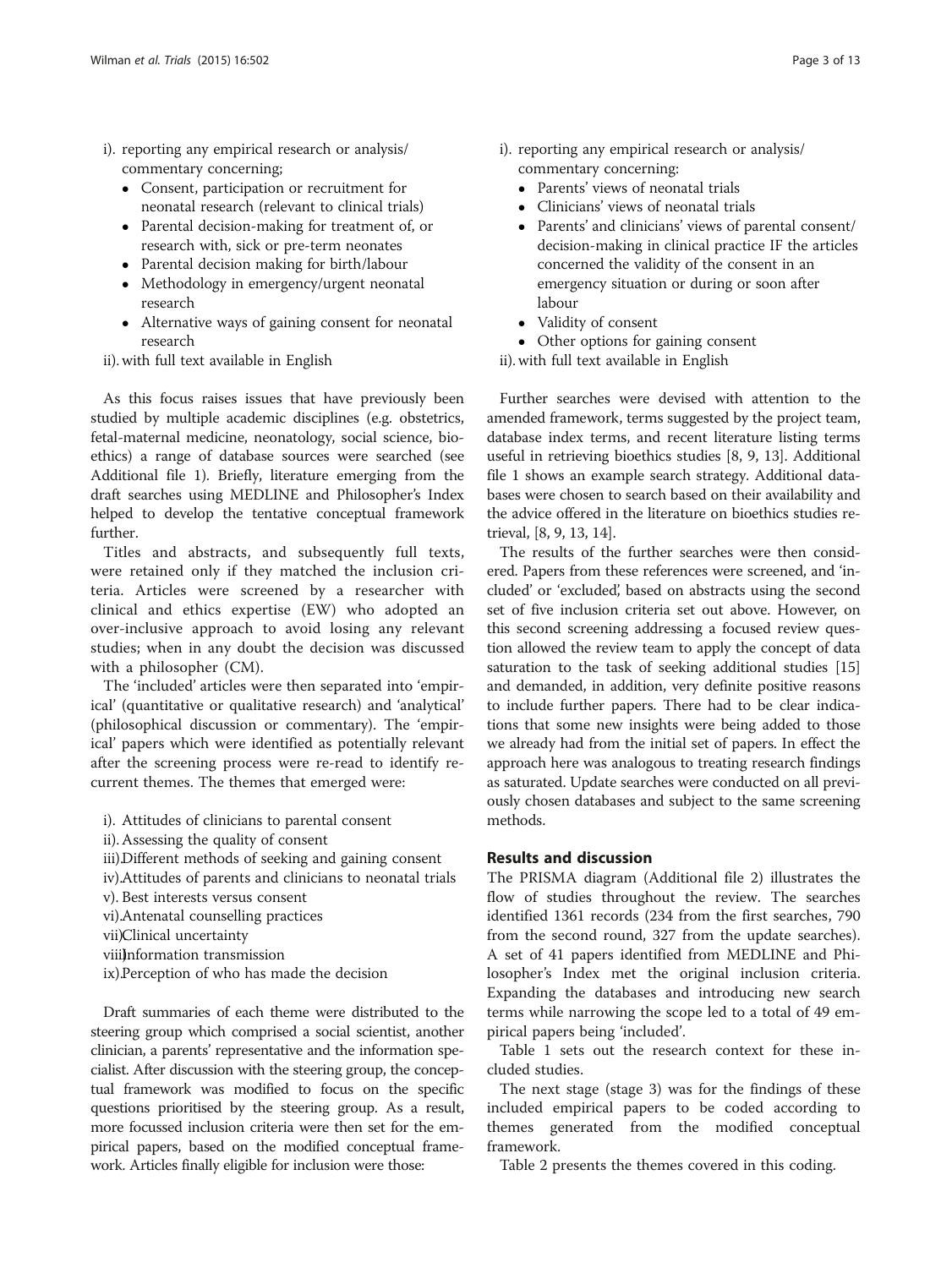<span id="page-3-0"></span>Table 1 The context for the included studies

| Context of study                           | Reviews               | Questionnaires/Surveys        | In-depth interviews                   | Miscellaneous                                               |
|--------------------------------------------|-----------------------|-------------------------------|---------------------------------------|-------------------------------------------------------------|
| Emergency perinatal<br>research            | Hundley 2004<br>[56]  | East 2006 [49]                | Baker 2005 [24]                       |                                                             |
|                                            | Tooher 2008<br>$[30]$ | Kenyon 2004 [50]              | Kenyon 2004 [50]                      |                                                             |
|                                            |                       | Smyth 2009 [22]               | Smyth 2012 [23]                       |                                                             |
|                                            |                       |                               | Snowdon 2006 [28]                     |                                                             |
| Emergency neonatal<br>research             |                       | Ballard 2004 [46]             | Allmark 2006 [47]                     | Schmidt 1999 (observation of outcomes)<br>$[57]$            |
|                                            |                       | Burgess 2003 [25]             | Mason 2000 [34]                       |                                                             |
|                                            |                       | Culbert 2005 [53]             | Snowdon 1997 [48]                     |                                                             |
|                                            |                       | Maayan-Metzger 2008<br>$[19]$ | Snowdon 1998 [33]                     |                                                             |
|                                            |                       | Stenson 2004 [35]             |                                       |                                                             |
|                                            |                       | Zupancic 1997 [21]            |                                       |                                                             |
| Research during pregnancy                  |                       | Daniels 2006 [52]             | Mohanna 1999 [58]                     |                                                             |
|                                            |                       | Woodward 2012 [54]            |                                       |                                                             |
| Non-emergency neonatal<br>research         |                       | Ballard 2011 [51]             | Hoehn 2009 [32]                       | Hoehn 2005 (analysis of unsolicited<br>comments) [17]       |
|                                            |                       | Burgess 2003 [25]             | Jollye 2009 [18]                      | Hulst 2005 (observational study) [31]                       |
|                                            |                       | Hayman 2001 [16]              | Korotchikova 2010 [29]                |                                                             |
|                                            |                       | Marc-Aurele 2012 [45]         | Rogers 1998 [55]                      |                                                             |
|                                            |                       | Morley 2005 [20]              | Simon 2006 [60]                       |                                                             |
|                                            |                       | Nathan 2010 [59]              | Snowdon 1998 [33]                     |                                                             |
|                                            |                       | Singhal 2002 [26]             | Snowdon 2004 [42]                     |                                                             |
|                                            |                       | Singhal 2004 [41]             | Snowdon 2004 [39] Ward 2009<br>$[27]$ |                                                             |
| Clinical decision-making (not<br>research) |                       | Paulmichl 2011 [43]           | Albersheim 2010 [40]                  | Sharma 2011 (analysis of decisions<br>made by mothers) [64] |
|                                            |                       |                               | Brinchmann 2002 [36]                  |                                                             |
|                                            |                       |                               | De Leeuw 2000 [61]                    |                                                             |
|                                            |                       |                               | Garel 2004 [62]                       |                                                             |
|                                            |                       |                               | Kavanaugh 2005 [37]                   |                                                             |
|                                            |                       |                               | McHaffie 2001 [38]                    |                                                             |
|                                            |                       |                               | Saigal 1999 [63]                      |                                                             |

Once the papers had been coded, the results of that coding made it possible to tabulate the coded papers against the themes (tabulation of the results, stage 4). In effect this tabulation provides a summative identification of the key ethical points made in the papers analysed. The full findings are presented in Additional file [3.](#page-10-0) The findings discussed in this 'results' section are those which contributed to the broader theme particularly relevant to our research question.

In what follows, first of all we will present these tabulated results in prose form, and then in the last section we will discuss the conclusions to be drawn concerning the ethically significant features of those results. It should be noted that in tabulating the results we did not attempt to 'weight' the contribution of a paper to a

theme according to the size or quality of the study, though the social scientist evaluated the papers and found them all of sufficient quality to be included.

Additional file [4](#page-10-0) presents a table of all the empirical studies included in the review and their quality evaluation. All of the studies included at this stage met the quality assessment criteria.<sup>3</sup>

# a) Attitudes of parents concerning consent in neonatal trials

The empirical papers which explored 'the attitudes of parents' to consent in the process of research involving neonates covered a wide range of considerations of interest from the point of view of our research question,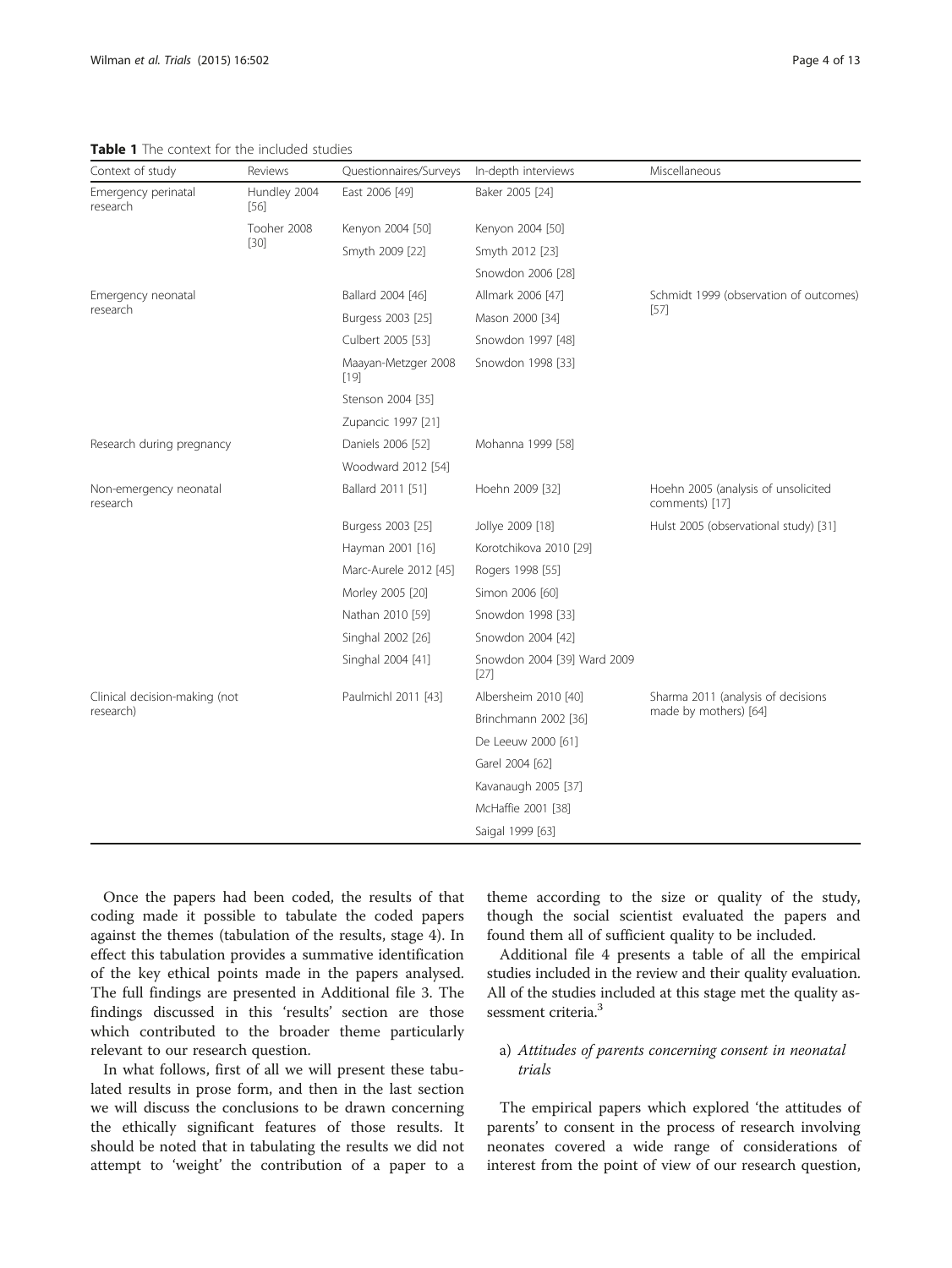<span id="page-4-0"></span>Table 2 The themes covered in the coding of the included papers

| Themes covered              | Reviews           | Questionnaires/surveys   | In-depth interviews     | Miscellaneous     |
|-----------------------------|-------------------|--------------------------|-------------------------|-------------------|
| Attitudes of parents        | Tooher 2008 [30]  | Burgess 2003 [25]        | Baker 2005 [24]         | Hoehn 2005 [17]   |
|                             |                   | Hayman 2001 [16]         | Brinchmann 2002 [36]    |                   |
|                             |                   | Maayan-Metzger 2008 [19] | Hoehn 2009 [32]         |                   |
|                             |                   | Morley 2005 [20]         | Hulst 2005 [31]         |                   |
|                             |                   | Paulmichl 2011 [43]      | Jollye 2009 [18]        |                   |
|                             |                   | Singhal 2002 [26]        | Kavanaugh 2005 [37]     |                   |
|                             |                   | Smyth 2009 [22]          | Kenyon 2004 [50]        |                   |
|                             |                   | Stenson 2004 [35]        | Korotchikova 2010 [29], |                   |
|                             |                   | Zupancic 1997 [21]       | Mason 2000 [34]         |                   |
|                             |                   |                          | McHaffie 2001 [38]      |                   |
|                             |                   |                          | Smyth 2012 [23]         |                   |
|                             |                   |                          | Snowdon 1998 [33]       |                   |
|                             |                   |                          | Snowdon 2004 [39]       |                   |
|                             |                   |                          | Snowdon 2006 [28]       |                   |
|                             |                   |                          | Ward 2009 [27]          |                   |
| Attitudes of clinicians     |                   | Paulmichl 2011 [43]      | Albersheim 2010 [40]    |                   |
|                             |                   | Singhal 2004 [41]        | De Leeuw 2000 [61]      |                   |
|                             |                   |                          | Garel 2004 [62]         |                   |
|                             |                   |                          | Garel 2011 [44]         |                   |
|                             |                   |                          | McHaffie 2001 [38]      |                   |
|                             |                   |                          | Snowdon 2004 [42]       |                   |
| Validity of consent         | Tooher 2008 [30]  | Ballard 2004 [46]        | Allmark 2006 [47]       |                   |
|                             |                   | Ballard 2011 [51]        | Hoehn 2005 [17]         |                   |
|                             |                   | Burgess 2003 [25]        | Hoehn 2009 [32]         |                   |
|                             |                   | Daniels 2006 [52]        | Jollye 2009 [18]        |                   |
|                             |                   | East 2006 [49]           | Kenyon 2004 [50]        |                   |
|                             |                   | Hayman 2001 [16]         | Mason 2000 [34]         |                   |
|                             |                   | Kenyon 2004 [50]         | Smyth 2012 [23]         |                   |
|                             |                   | Marc-Aurele 2012 [45]    | Snowdon 1997 [48]       |                   |
|                             |                   | Nathan 2010 [59]         | Snowdon 2006 [28]       |                   |
|                             |                   | Smyth 2009 [22]          | Ward 2009 [27]          |                   |
|                             |                   | Stenson 2004 [35]        |                         |                   |
| Different consent processes | Hundley 2004 [56] | Ballard 2004 [46]        | Allmark 2006 [47]       |                   |
|                             |                   | Ballard 2011 [51]        | Hoehn 2009 [32]         |                   |
|                             |                   | Culbert 2005 [53]        | Mohanna 1999 [58]       |                   |
|                             |                   | East 2006 [49]           | Rogers 1998 [55]        |                   |
|                             |                   | Woodward 2012 [54]       | Smyth 2012 [23]         |                   |
| Miscellaneous topics        |                   |                          | Rogers 1998 [55]        | Schmidt 1999 [57] |
|                             |                   |                          | Saigal 1999 [63]        | Sharma 2011 [64]  |
|                             |                   |                          | Simon 2006 [60]         |                   |
|                             |                   |                          | Snowdon 1998 [33]       |                   |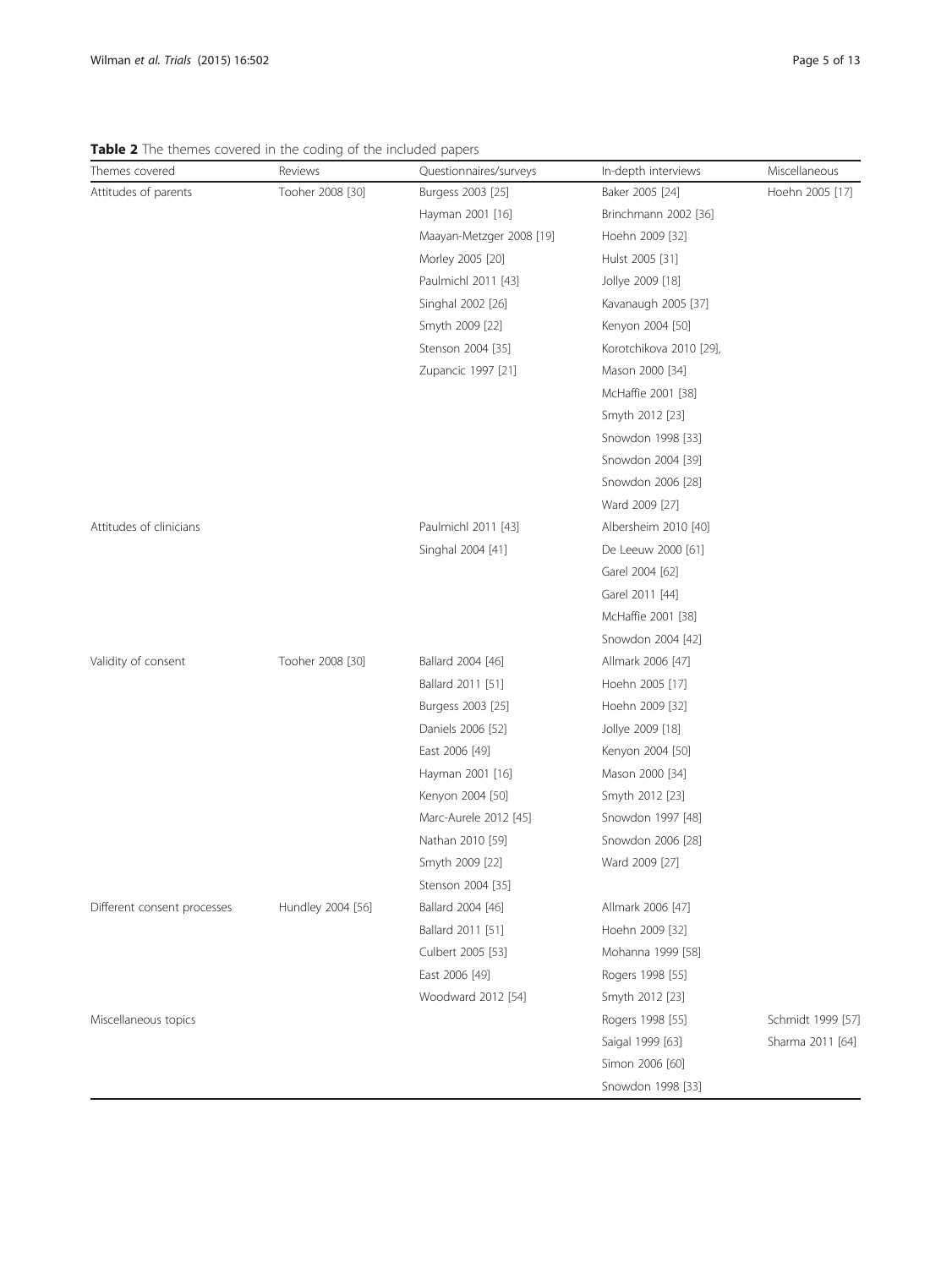in particular: the motivations parents have for agreeing to research participation, or for declining; and their views and feelings about the research itself.

## Motivations of parents for consenting or declining to participate in research

There is consistency across multiple studies regarding the stated motivations for parents to consent or decline to participate in perinatal or neonatal trials. In favour of participation there was, on the one hand, 'altruistic' motivation<sup>4</sup> – the benefit that entering the trial might bring to other babies, parents, doctors, or to society/science [[16](#page-11-0)–[24](#page-11-0)]. On the other hand, parents were motivated by the possibility of some benefit to their baby himself<sup>5</sup> [[17](#page-11-0), [20, 25](#page-11-0)–[27, 21](#page-11-0), [23\]](#page-11-0), or to the mother [\[23](#page-11-0)] – or the trial's bringing some hope in a hopeless situation [[28](#page-11-0)].

By contrast, parents also reported their motivations for declining to participate in research. There was the inconvenience for the parents [\[16](#page-11-0), [29](#page-11-0), [23](#page-11-0), [30\]](#page-11-0), but also the burden for their child [[31, 24\]](#page-11-0), whilst another consideration was worries about the risks involved, with concerns about the risks to their baby dominating those about risk to the mother [[16](#page-11-0)–[19, 26](#page-11-0), [21, 22](#page-11-0), [24, 30](#page-11-0)]. Finally, some felt that they did not have enough time to decide [[32, 18](#page-11-0)]. However, it is reported that the severity of the illness of the infant did not affect trial participation [\[31, 18\]](#page-11-0).

# Parental emotions regarding child's participation in research

There are also a number of consistently reported feelings or emotions from parents about the medical/emergency context making them eligible to be approached for research. Thus, there were experiences of fear or dread [[18, 28](#page-11-0), [27, 23](#page-11-0), [30\]](#page-11-0), of confusion [[18, 27](#page-11-0), [23, 28](#page-11-0)], and of vulnerability [\[27](#page-11-0), [24\]](#page-11-0). Other emotional responses were indirectly relevant to parental decision-making in that they reflected parental feelings after the decision had been made. These included: pride in having participated in the trial [\[18, 33](#page-11-0), [23](#page-11-0), [24\]](#page-11-0); although guilt after enrolling their child was also reported [[18\]](#page-11-0). Another facet covered by the empirical research is the attitudes that parents take to the whole process of decision-making or consenting for trials. There are a number of findings here.

#### Parental views on the process of deciding to consent or decline

First, parents feel that a formal consent form is necessary for research, and that this is necessary in order to protect their child [\[25](#page-11-0)]. Most parents also feel they ought to make the decision about whether their child participates in research [\[25](#page-11-0), [34](#page-11-0), [20, 26, 35\]](#page-11-0), and reported reasons for this are similar across several studies. Thus, parents want to feel involved or informed about their

child, and to maintain some control over what happens to him [[36](#page-11-0), [37, 28, 27](#page-11-0)]. A second reason is that it is part of the parents' role or responsibility to take decisions of this sort [[28, 27\]](#page-11-0). And this second reason is itself then grounded either in the unique relationship that parents have with their child [\[36](#page-11-0)] or in the fact that the parents must live with the outcomes of the decision [\[36\]](#page-11-0). Parents also feel they ought to take the decision in order to protect their baby from risk [[18, 26](#page-11-0), [24](#page-11-0)].

However many parents also wanted input from others as well before making the decision. This might include support from their spouse or wider family [[32, 18, 29](#page-11-0), [28, 23](#page-11-0)]. But they also noted the importance of a discussion with their doctor [[32](#page-11-0), [38, 28\]](#page-11-0), either because they felt they lacked sufficient skills or knowledge to make the decision on their own [[36\]](#page-11-0), or because they put their trust in doctors to recommend the right decision [[18](#page-11-0), [23\]](#page-11-0). On the other hand some parents did not want to make the decision [[36, 18, 21, 24\]](#page-11-0).

In this connection there was a frequent finding that parents felt that being approached about a trial added to their stress and anxiety at a difficult time [\[36, 18](#page-11-0), [35](#page-11-0), [21](#page-11-0), [23, 24](#page-11-0)], although this was not universal; two studies found parents reporting no extra burden [[39, 35\]](#page-11-0). Parents also reported that the burden of decision-making increased if they were approached at an inappropriate time [\[23, 22, 24, 30\]](#page-11-0).<sup>6</sup>

### b) Attitudes of clinicians concerning consent in neonatal trials

Empirical research has also examined the attitudes of clinicians to the consent process and these studies make for an interesting comparison with the work on parents' attitudes, which we will comment on in the concluding discussion. The views of clinicians covered a range of topics which overlapped with those on which parents commented but also covered issues going beyond those discussed by parents.

A major area of overlap concerns the attitudes that clinicians take to parental participation in the process of decision-making, or in consenting for research.

#### Clinician views concerning parental participation in the consent process

Clinicians reported they respect parental authority [[40](#page-11-0)] and for the most part clinicians feel that parental informed consent is necessary for trials [\[41, 42](#page-11-0)]. In justifying this, clinicians give a number of reasons for allowing parents to make the decision. First, there is respect for 'parental rights' [\[40](#page-11-0)] which might be seen simply as an elaboration of the notion of respect for parental authority. Then there is the claim that parents are best placed to act in the best interests of their child [\[40, 43](#page-11-0), [41](#page-11-0)], and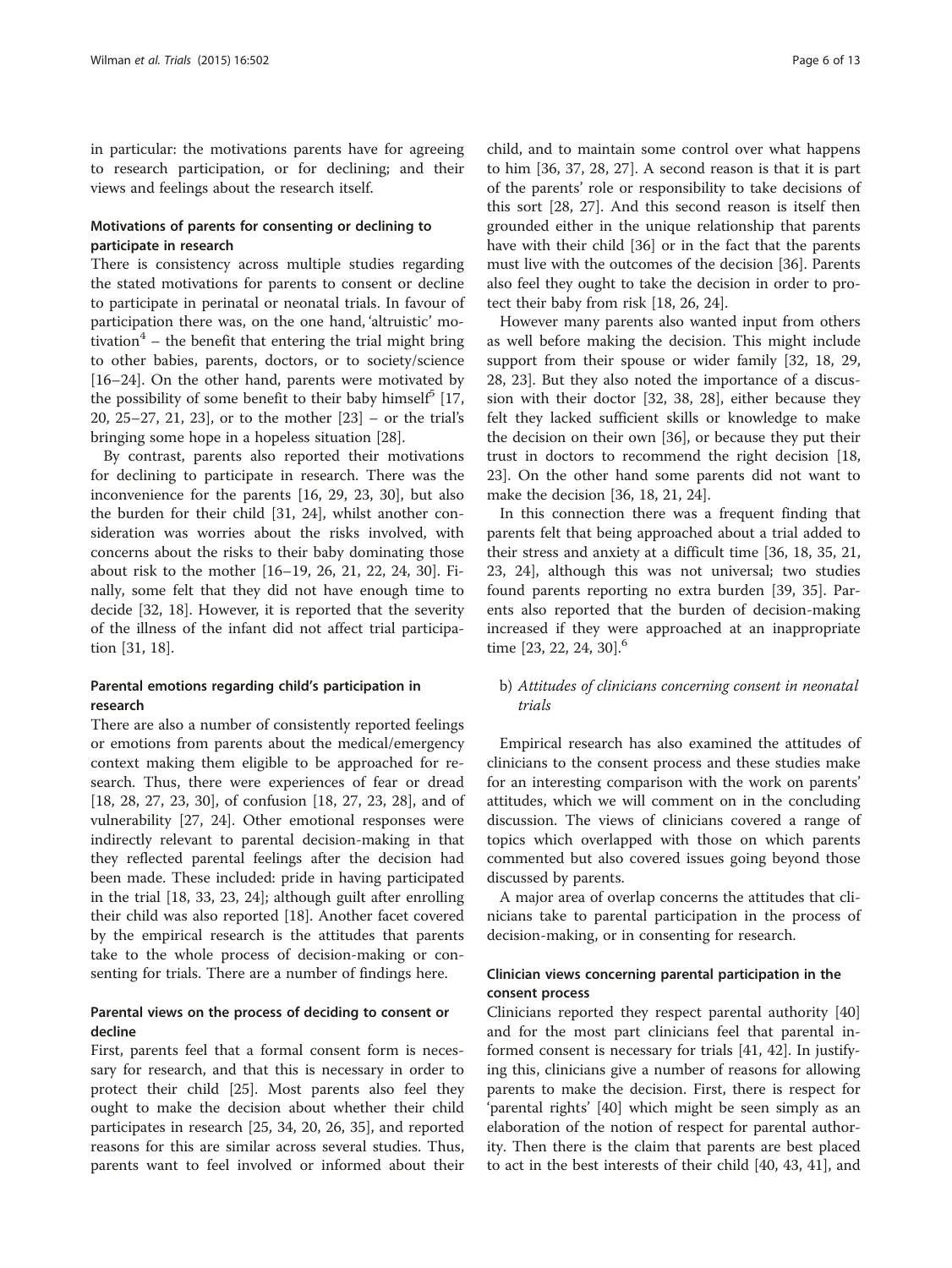finally, clinicians note that the parents must live with the long-term outcomes of their decisions [\[40](#page-11-0)].

On the other hand some clinicians were more sceptical about the overriding importance of respecting parental authority. Thus some felt that clinicians are the best decision-makers for sick babies [\[43\]](#page-11-0). Along the same lines, in some studies clinicians reported prioritising their own idea of infant best interests over parental autonomy [\[40\]](#page-11-0).

Some clinicians reached a closely related conclusion in virtue of wanting to spare parents the burden of making decisions [\[38, 44\]](#page-11-0). Similarly some reported involving parents by trying to 'convince' them of the need to consent [[44\]](#page-11-0). However, some clinicians feel decisions should be made jointly [[40](#page-11-0)]. In this context of reflecting on the role of clinicians and parents in decision-making, one study reported clinicians as seeing a conflict between infant best interests as a basis for parental decisionmaking and infant best interests as a limitation to parental authority [[40\]](#page-11-0).

# Clinician views on the effect of seeking consent on trial participation

Some clinicians are concerned that trial participation is dropping due to problems with obtaining consent [\[42](#page-11-0)]. On the other hand there was equal concern that parents could be pressured to participate [[42](#page-11-0)] .

#### Clinician views on the consent process

Studies also reported clinicians' views on consent forms and communication. Thus, clinicians suggested two possibilities as to reasons for having consent forms and: that the forms are provided in order to protect researchers (by providing confirmation that information was given); and that they are there to aid communication with parents and improve their understanding [\[42](#page-11-0)]. However, clinicians also worried that too much information adds to the burden for parents who are already facing difficult circumstance [[42\]](#page-11-0). In the same vein clinicians noted barriers to effective communication; namely, intimidation of parents [[43\]](#page-11-0), lack of care and support for them [\[43](#page-11-0)], failing to keep promises or raising false hopes [[43](#page-11-0)], and caregivers presenting parents with diverging propositions about the research [[43\]](#page-11-0).

Finally, the empirical studies have reported on clinician views in two further slightly more theoretical areas concerning consent for research. Clinicians raised concerns about balancing their responsibility to the trial they were seeking to conduct with their responsibilities to the parents. Some took the view that these were 'equal responsibilities' – and that it is possible to discharge both responsibilities satisfactorily [\[42](#page-11-0)]. Others saw the possibility of 'divided responsibilities' – a possible conflict of interests, causing anxiety to clinicians [[42\]](#page-11-0) or of the need for 'prioritised responsibility' – in

which clinicians must put parents' interests before the interest of the trial [\[42](#page-11-0)].

# c) The validity of the consent process in the neonatal research context

Mason and Allmark found that only 59 % of parents giving consent for neonatal trials had given valid consent according to self-reported problems with consent, in terms of either voluntariness, competence, or informedness (grasp of relevant information). This was based on a thematic analysis of interviews, and a subgroup analysis showed that this problem was even greater when parents were giving consent for urgent or emergency research  $[34]$  $[34]$ .

The analysis of the empirical papers revealed further views about the voluntary or coerced nature of the consent process, the extent to which parents were informed, and their competence or capacity to understand the information.<sup>8</sup>

#### i) Voluntariness and coercion or pressure

Some parents reported feeling pressure to participate [[25, 16](#page-11-0), [22](#page-11-0)], but others reported feeling no pressure [[25](#page-11-0), [17, 35](#page-11-0)]. Some parents knew they had the right to refuse to participate [[25, 22](#page-11-0), [45](#page-11-0)], but some did not [\[46\]](#page-11-0). Some demonstrated voluntary consent (according to some specific measure by the researcher) [\[47](#page-11-0)].

#### ii) Competence or capacity, and understanding

The competence, or capacity, of parents to give valid consent is potentially affected by a number of factors including emotional state, degree of understanding achieved and time available to decide. Studies covered all these factors. In terms of their emotional condition, in one study some parents reported they were calm when they made the decision [[25](#page-11-0)], but others felt they had been anxious or stressed [\[25](#page-11-0)]. In some studies parents reported not making a proper decision [[48, 28](#page-11-0)] due to pain [\[22](#page-11-0)], or due to anxiety and desperation. However, in others parents reported making considered and active decisions [\[25\]](#page-11-0) despite pain [\[27\]](#page-11-0), or time pressure [\[32\]](#page-11-0) or anxiety and desperation [\[47](#page-11-0), [28](#page-11-0)].

So far as understanding was concerned, some parents reported clear understanding of a trial [\[25](#page-11-0), [48, 35, 49](#page-11-0)] and some parents demonstrated clear understanding of a trial (according to some specific measure) [[18, 45, 47](#page-11-0)]. However, some parents reported problems with understanding a trial about which they were asked for consent [[32, 34, 23](#page-11-0), [22](#page-11-0)], and some parents demonstrated little or no understanding of such a trial (according to some specific measure) [\[46, 25](#page-11-0), [50\]](#page-11-0). Some parents felt they could isolate a 'critical factor' to make a genuine decision even with suboptimal understanding [\[28](#page-11-0)]. Some parents showed that they had not understood risks correctly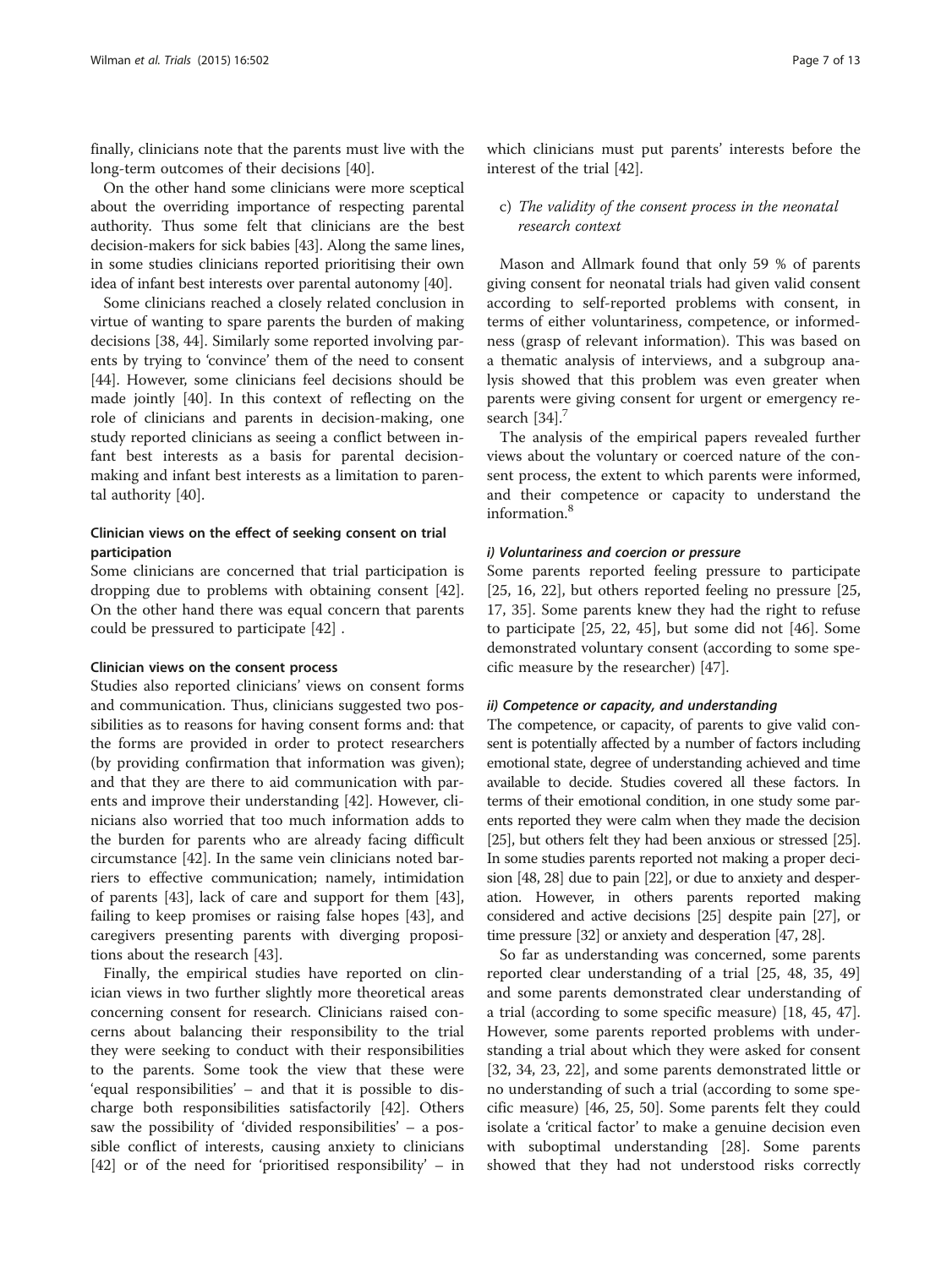(when compared to researchers' specific classification of risks) [[46, 51, 28\]](#page-11-0). Some showed deficiency in understanding trial methodology [[30](#page-11-0), [45](#page-11-0)] and it was reported that the communication skills of the clinician affects understanding, and could sometimes be deficient in some ways [\[43](#page-11-0), [23\]](#page-11-0).

Time might be a factor which can affect capacity or competence in a particular situation because of its bearing on the ability, in the circumstances, to process information. Two studies (each concerning more than one trial with different timescales and different levels of risk) found that while the majority of parents felt they had adequate time, in the circumstances, to make the decision a significant minority did not [[25, 32\]](#page-11-0). In this context, some studies found that parents made rapid decisions regardless of how much time was actually available [\[28](#page-11-0)]. On the other hand, others found parents needed more time the greater the risk [\[28](#page-11-0)]. Furthermore, other studies found that with non-urgent trials there was a gradual understanding and acceptance of information over time [[18\]](#page-11-0).

#### iii) Information

In order to give valid consent, parents must receive the relevant information. Some parents reported receiving satisfactory information [\[25](#page-11-0), [35, 52](#page-11-0), [49, 45](#page-11-0)], and some parents demonstrated having satisfactory information (according to some specific measure) [\[47\]](#page-11-0). However, some parents reported problems with the information they were given, or an unsatisfactory level of information [[34, 22](#page-11-0)]. In particular the information sheet is intended to play a significant role here, but was found often to be unread [\[34\]](#page-11-0). But in some studies parents remembered being given an information sheet [\[18, 35](#page-11-0), [23, 50\]](#page-11-0), and parents used the information sheet when making the decision  $[18, 23$  $[18, 23$  (less than half), [50](#page-11-0)]. With respect to another important consideration, some parents reported having no opportunity to ask questions [[25](#page-11-0)], but other parents in the same study remembered having the opportunity to ask questions [[25\]](#page-11-0).

#### d) Different methods of obtaining consent

Empirical studies have explored parental attitudes (but not, it seems, clinician attitudes) to various methods of obtaining valid consent which have been proposed in the literature or trialled. In general, mothers acknowledge the difficulties for researchers in finding the 'right time' to approach them for consent for perinatal research [[23\]](#page-11-0).

#### i) Antenatal consent

It was found that some parents would prefer antenatal consent rather than consent during, or after, labour [[53, 32, 54](#page-11-0), [23\]](#page-11-0), and it was found that parents would like the information earlier in pregnancy even if they were not recruited then. However, it was also found that parents were not completely comfortable with antenatal consent [\[53](#page-11-0), [32](#page-11-0)]. Thus, parents reported not seeing the relevance of the trial at the time of antenatal consent – 'it will never happen to me', and also reported increased burden or anxiety if told about the trial earlier in pregnancy [[23\]](#page-11-0).

#### ii) Consent in labour

Iit was found that some parents were comfortable with consent in labour [\[23\]](#page-11-0), although this is a burden on staff at a busy time [[49](#page-11-0)], but that some parents were not comfortable with consent in labour [\[53](#page-11-0), [23](#page-11-0)].

#### iii) Waived consent

It was found that parents were not comfortable with waived consent [\[53](#page-11-0)].

#### iv) Opting out

In this method consent is presumed unless the parent explicitly opts out of the trial as opposed to conventional consent when the parent has to positively choose to enter the child (and this was examined for a case when both were done antenatally): it was found that some parents were comfortable with opting out [[55\]](#page-11-0), but also that some parents were not comfortable with opting out [\[53](#page-11-0)]. In addition, more parents were recruited via the opt-out method [[55](#page-11-0)] and understanding was reported as better in opt-out consent [[55](#page-11-0)], but the opt-out consent method did not reduce the burden on parents [\[55](#page-11-0)].

#### v) Continuous consent

In this approach, advocated by Allmark and Mason [[40\]](#page-11-0), there is initial agreement to participate, but then continuing discussion and further information after recruitment.) It was found that the validity of the consent improves when discussion continues after recruitment (presumably this refers to the validity of the later 'continued' consent not of the original consent, whose validity cannot be changed by later events) [\[47](#page-11-0), [46\]](#page-11-0). Some parents approve of continuous consent [\[47\]](#page-11-0), but some parents have concerns about continuous consent – concerns about receiving further information at a later stage when that might have affected their original decision [[47\]](#page-11-0).

#### vi) Staged consent process

An empirical study has reported on a staged consent process in which consent (oral or written) is sought antenatally, and the consent is sought again at the point of intervention. However, at present this is only reported not discussed [[56\]](#page-11-0).<sup>9</sup>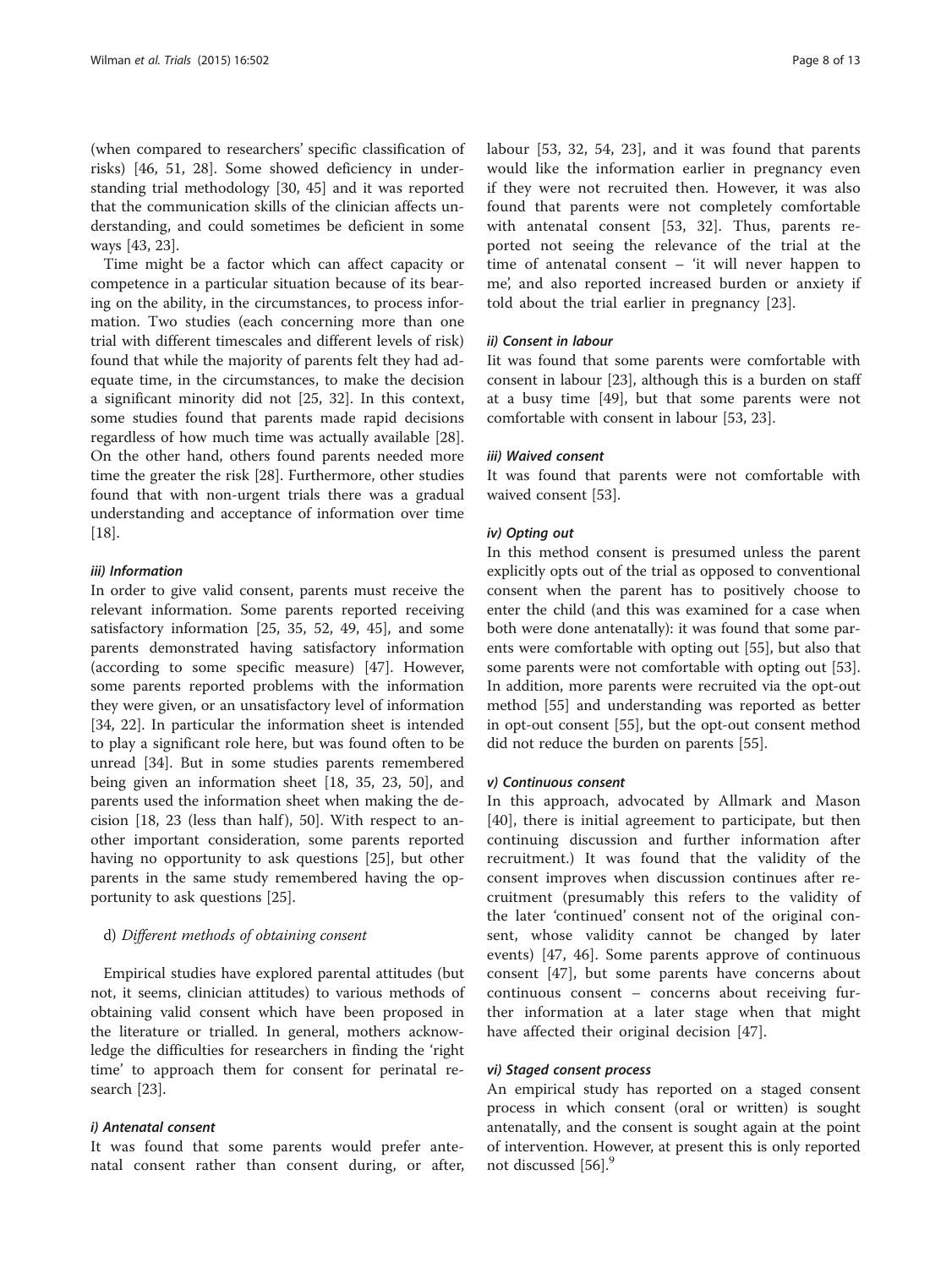#### vii) Enhanced consent

Where parents received standard counselling plus additional material including a one-page summary of the trial and a set of frequently asked questions, this was found (by researchers) to result in better understanding than conventional consent, but still to leave significant gaps in understanding for most parents [\[51](#page-11-0)].

# Conclusions<sup>10</sup>

Our main aim in conducting this review has been to establish an ethically acceptable way for conducting neonatal research. In that context the main conclusions are that:

- 1. There is widely held agreement that it is important that parents do give or decline consent for neonatal participation in trials; but that
- 2. There is evidence that existing consent procedures are unsatisfactory; and that
- 3. None of the proposed alternative consent processes reviewed by the research is satisfactory; and
- 4. There are some significant gaps in the empirical research in this area.

#### Parental and clinician attitudes

#### Agreement on the need for parental consent

A key conclusion is that although parents and clinicians are quite divided about a number of issues regarding the consent process, there is almost universal agreement about the importance of parents giving (or declining) consent for neonatal participation. This is very important because one possible response to the difficulty of conducting neonatal research ethically is to suggest that in this area the requirement for informed consent should be dropped. This research strongly rebuts that proposal.

Despite the variety of views, the studies reveal that parents very generally see it as important that parents give consent to (or decline) their child's participation in trials, and they have several good reasons for this. $^{11}$ However, they may not be fully aware of the challenges to giving valid consent to research. Likewise, clinicians too do have reasons for respecting parental authority (though not always for exactly the same reasons, and it is interesting what reasons they agree upon and that they disagree about, according to the data).

Furthermore, clinicians, as well as parents, can view the problem not just in terms of consent but in terms of the child's best interests, and in terms of the value of research. And although parents generally wish to make the decision, often they desire advice from doctors, recognising their skills and experience.

The results also show how, in the complexities of actual practice, the very same events in a process can both be seen in different ways (as the data suggests) and slide

from being one kind of act into being a different kind. So seeking advice (parental view) and giving advice to inform a decision (clinical view) might be, or become, seeking direction (parental view) and giving a very definite steer (clinical view), which might be, or become, the parent not wishing to decide (parental view) and the clinician relieving the parent of the 'burden' of decisionmaking (clinician view).

This last point might be taken as evidence that seeking parental consent is not necessary. But, to reiterate our conclusion, the results show clearly that there is wide agreement (amongst most parents and clinicians) that it is important that parents do give or decline consent for neonatal participation. And thus there is a need to find a suitable process.

#### Divergent parental and clinician perspectives

Clearly parents and clinicians approach the issues examined in empirical research from different perspectives: on the one hand (parents) as potential or actual givers of consent (or decliners) for participation in a neonatal trial; on the other hand (clinicians) as researchers responsible for delivering important research, but often also as carers with responsibility for the best interests of the neonate (and possibly also the mother, in the case of fetal-maternal research). This means that the focus of empirical research covers some questions which only really apply from the parental perspective, but others which apply only from the perspective of a clinician/researcher. However, there is a third area where questions addressed to clinicians and parents intersect.

#### Difficulties in giving valid informed consent

Research which focused primarily on parents covered matters such as their emotional state and their understanding of information and, although views were not uniform, confirmed that there are difficulties for at least some parents in both areas, from the point of view of giving valid consent. With respect to the clinical perspective the studies revealed both clinical concerns that neonatal research participation is dropping due to problems with consent, and also the ethical difficulties that clinicians face in discharging conflicting duties to research, neonates, and parents.

Perhaps the most interesting area covered by the studies is that where parental and clinical responses intersect, for the results here bring out forcefully the rather messy nature of practical attempts to address the ethical issues around consent for research in circumstances (such as perinatal) where gaining valid consent is difficult. This is both reflected in and partly explains the variety of views represented in the research. And one might add that where there are clashes in view, that might also be partly explained by the fact the parents tend to see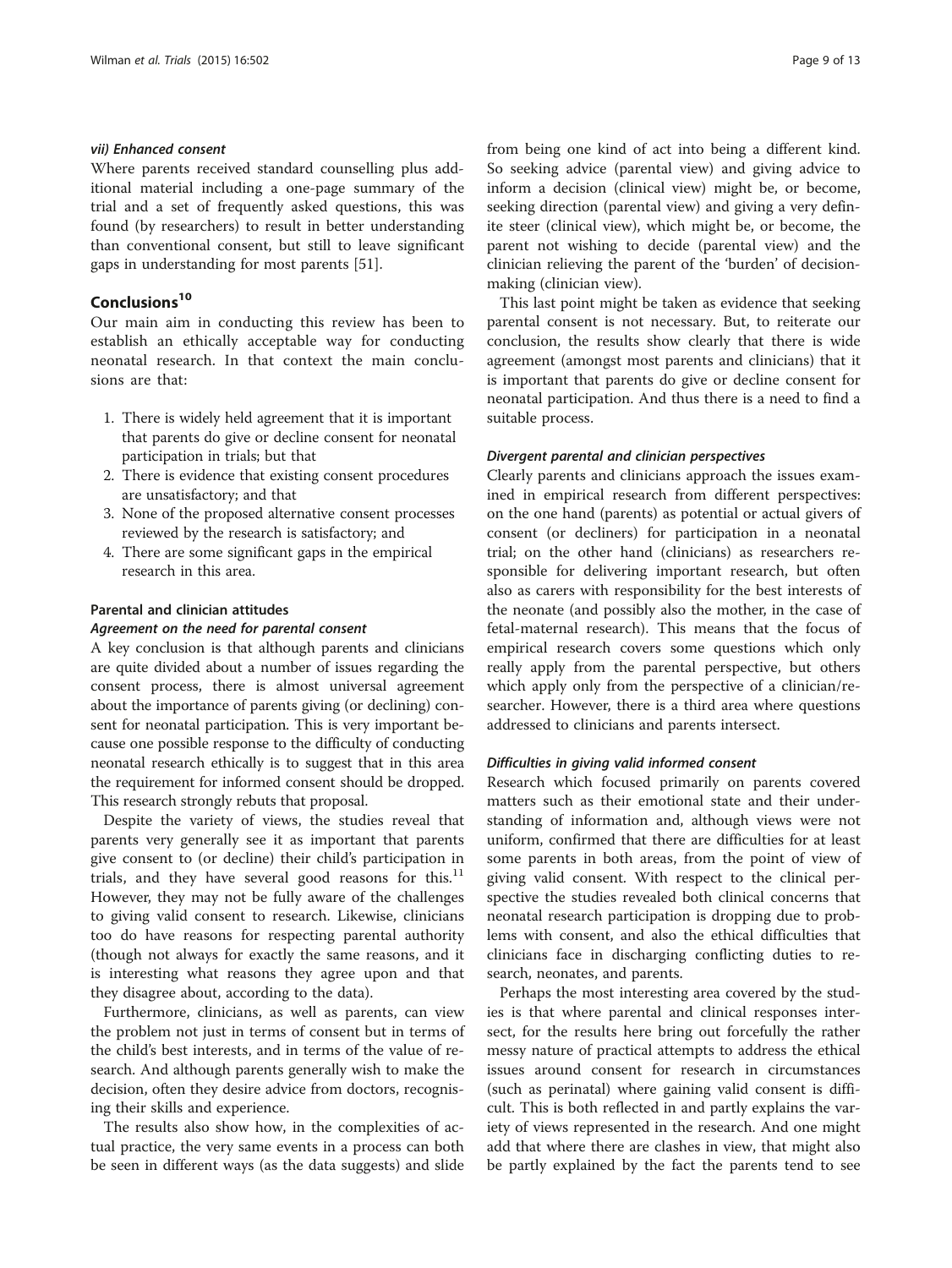these situations from a) the perspective of parental responsibility to children, and b) their limited experience of the challenges in giving valid consent in these circumstances, whilst clinicians naturally also view it from c) the point of view of a clinical responsibility for patient interests, but also d) that of a researcher worried about the challenge of getting real consent and e) that of a researcher concerned to take forward good research in this area and to avoid it becoming an 'orphan' research area.

#### Validity of consent and modes of consent process

The second main conclusion is that existing consent processes do not lead reliably to valid parental consent, and the third that there is an urgent need to find an effective procedure.

#### Parents fail to give valid consent

Although there is a division of parental opinion, the studies show conclusively that enough parents have failed to give valid consent (measured against one or other of the three criteria of validity – voluntariness, informedness and competence) to suggest that concerns about current efforts to obtain parental consent to neonatal participation in perinatal research are warranted.

#### Alternative methods of gaining consent are not satisfactory

Our third concluding point coheres with this. It is that the studies discussed in the fourth section of results above confirm that, even on empirical grounds, none of the varied processes adopted in order to obtain valid informed consent in neonatal trials are working sufficiently well. Although some parents are 'comfortable' with each method, other parents are not. It is very likely that this is because, for all the methods considered, valid consent is not being achieved for some parents.<sup>12</sup>

Taking these three main points together, it follows, then, that there is that a need for a suitable consent process for neonatal trials, but that none of the procedures examined in the empirical studies to date look to be adequate. So there is a need for another process.

Now, for urgent and emergency research there is in fact a distinct possible consent process, described below. However, our fourth conclusion is that the empirical studies do not as yet provide any data on attempts to implement this procedure. So we now turn to this important point.

#### Gaps in the empirical literature

Although large, our search has nonetheless identified important gaps in the empirical literature relevant to consent for perinatal trials.

The first gap is the most important with respect to the goal of finding an ethically acceptable way to conduct neonatal research. This is the lack of any study on a new

process for obtaining urgent or emergency consent in perinatal research where there is very little time in which to seek consent to participation. There do not seem to be any empirical studies of such a process. This process involves seeking 'assent' to participation in the trial from parents at the outset, accepting that there is insufficient information for fully-informed consent at that point, but then providing further information over time which allows the parents to give full consent (or an informed withdrawal), which is different in kind from the assent sought at the outset. $13$  Such a process may make ethically acceptable neonatal research possible in urgent/ emergency situations so empirical work on its effectiveness is a significant gap to fill.

A second gap concerns empirical studies on fetalmaternal research, that is trials in which both the mother and the fetus or neonate are participants and thus in which both fetal/neonatal interests and maternal interests are in question. Our review did not uncover studies that considered consent for research in this context.

Finally, a third gap concerns empirical studies which report the views of bereaved parents on the consent process. Up till now empirical studies have almost completely excluded views of parents whose sick child participated in research and survived.<sup>14</sup>

#### **Endnotes**

<sup>1</sup>NIHR Programme in Applied Health Research, Improving quality of care and outcome at very preterm birth (RP-PG- 0609-10107). <sup>2</sup>

 $2$ In philosophical work this is sometimes arrived at using a mind-map technique.

<sup>3</sup>As Additional file 4 shows only 3 studies included questions about hypothetical scenarios as opposed to actual consent processes, and 2 of these were with clinicians not parents. <sup>4</sup>

<sup>4</sup>Scare quotes are used here as, to the extent the parents are deciding whether or not to enter their child, it is not directly altruism on their behalf, since the child is the one entering the trial, not the parents. Of course in some cases, as in cord-clamping trials, it might be both mother and child that enter the trial. As will be discussed later, one gap in the empirical literature was study of cases of maternal-fetal research. <sup>5</sup>

<sup>5</sup>We follow the convention of referring to the baby as 'him' (using the ungendered form) to distinguish the baby from the mother in what follows.

<sup>6</sup>Additional file 3 gives additional findings for this section and for further sections.

 $\gamma$ More recently Nathan found – using a competence assessment tool – that parents of sick neonates gave significantly more valid consent than patients with Alzheimer's or schizophrenia, though comparison with previously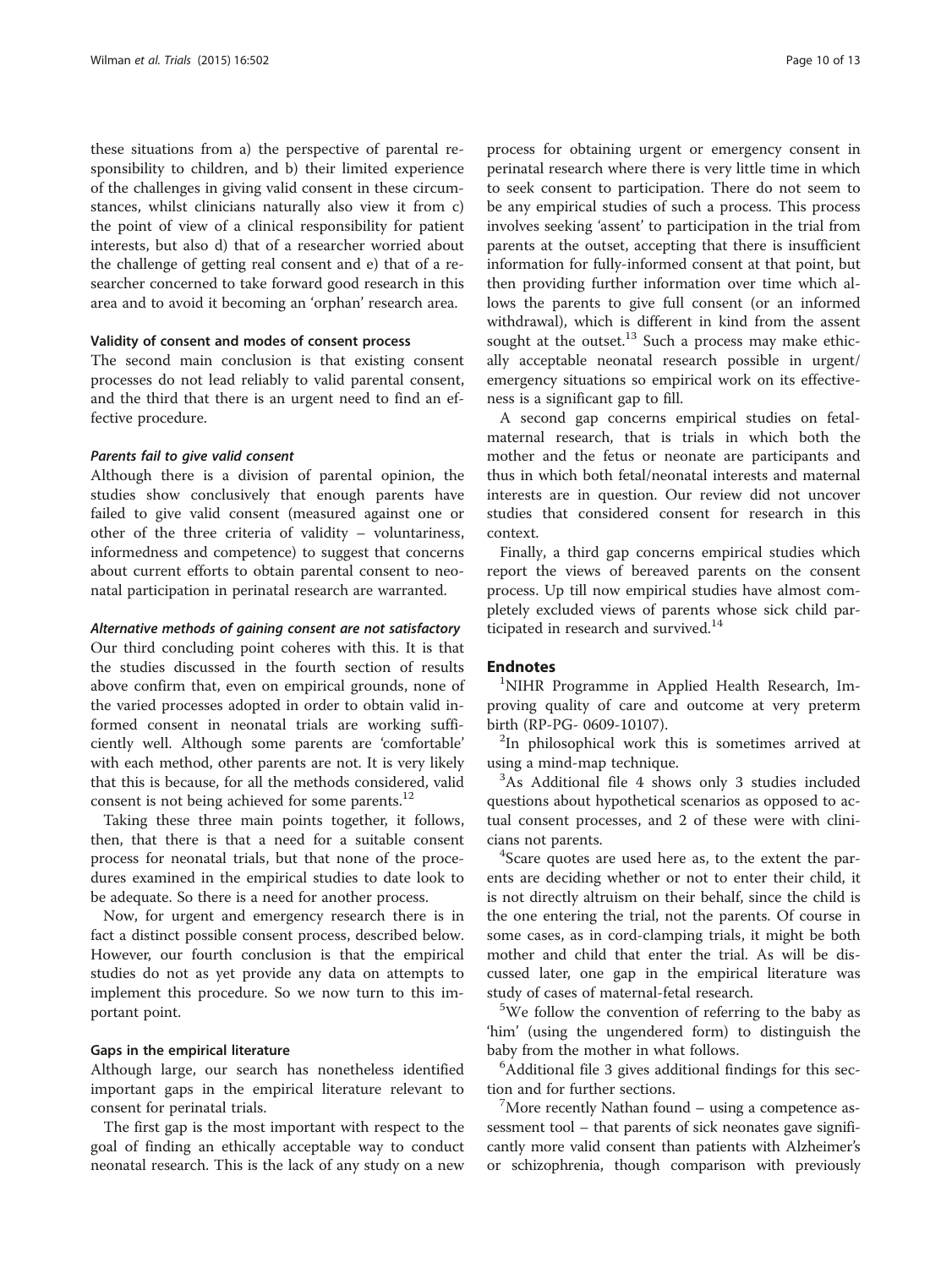<span id="page-10-0"></span>published control groups using the same assessment tool gave variable results [[58](#page-12-0)]. But this does not necessarily show that their consent was valid.

Voluntariness, informedness and competence (rationality) are the three standard criteria for informed consent.

 ${}^{9}$ The authors raise the question of whether the initial consent is really 'permission to be approached later' and the 'actual consent' for the study then takes place at the second discussion.  $10F$ ull tabulated results are presented in Additional file 1.

 $11$ Though not all the reasons are good ones. The consent process might be seen as having a very small role in protecting neonates from risk, but the main responsibility for that lies with research designers and research ethics committees which are much better placed than most lay parents to make such judgements of risk. This is pretty clear on philosophical grounds alone, but one piece of data in the studies (about parental assessment of risks) also supports this.<br><sup>12</sup>It might be suggested that with respect to these sec-

ond and third claims the force of an appeal to empirical data alone is less compelling. This is because, although parental claims about how comfortable they felt in a consent process are of interest, it is very likely that parents in general will not have thought through the criteria for valid informed consent, so not appreciate fully the challenges to providing genuinely valid informed consent in certain neonatal research contexts. So even where a parent reports 'comfort' with a consent process this is not sufficient to show that such a process was a satisfactory means of gaining valid consent.<br><sup>13</sup>Allmark's suggestion is similar to this, but his version

is expressed in terms of continuous consent [[46\]](#page-11-0).<br><sup>14</sup>A review by Claire Snowden et al. on the BRACE-

LET research has now reported on views of bereaved parents, but this research was published after the our review was completed. A reviewer notes that they were also considered by Allmark and Mason [\[46](#page-11-0)].

# Additional files

[Additional file 1:](http://www.trialsjournal.com/content/supplementary/s13063-015-0957-x-s1.pdf) Full tabulated findings. Full findings from all the papers included. (The findings discussed in the results section are those which contributed to the broader theme particularly relevant to our research question). (PDF 134 kb)

[Additional file 2:](http://www.trialsjournal.com/content/supplementary/s13063-015-0957-x-s2.pdf) Search strategy. Databases searched and example search strategy. (PDF 88 kb)

[Additional file 3:](http://www.trialsjournal.com/content/supplementary/s13063-015-0957-x-s3.pdf) PRISMA flow diagram. Diagrammatic representation of the study flow right through the review process. (PDF 177 kb)

[Additional file 4:](http://www.trialsjournal.com/content/supplementary/s13063-015-0957-x-s4.pdf) The evaluation of the quality of the empirical studies included in the review. Diagrammatic presentation of the assessment of each study against the quality criteria. (PDF 92 kb)

#### Abbreviations

NIHR: National Institute for Health Research; PRISMA: Preferred Reporting Items for Systematic Reviews and Meta-Analyses.

#### Competing interests

The authors declare that they have no competing interests.

#### Authors' contributions

JW carried out the bibliographical research; EW reviewed and coded papers and prepared the tabulated results; SO reviewed the quality of included papers; LD provided clinical advice and guidance throughout the development of the review; GG provided guidance from patient/parental perspective throughout the development of the review; CM reviewed papers and drafted the final paper. All authors read and approved the final manuscript.

#### Authors' information

JW is Senior Information Specialist, Leeds Institute of Health Sciences. EW is a GP with a Master's in medical ethics and was research fellow on this research project.

SO is Professor of Public Policy, Social Science Research Unit and EPPI-Centre, Institute of Education, University of London, and is an authority on the methodology of systematic reviews who has published widely on this topic. LD is Professor of Clinical Trials Research, Director, Nottingham Clinical Trials Unit, and is principal investigator on the National Institute for Health Research (NIHR) funded project within which this work was done. GG is a patient advocate within the National Childbirth Trust, London. CM is Professor of Inter-Disciplinary Applied Ethics, Inter-Disciplinary Ethics Applied, University of Leeds, and has worked extensively on issues of consent in medical research, including being co-PI on the Euricon project.

#### Acknowledgments

This paper summarises independent research funded by the NIHR under its Programme Grants for Applied Research Programme (Grant Reference Number RP-PG-0609-10107). The views expressed are those of the author(s) and not necessarily those of the NHS, the NIHR or the Department of Health.

#### Author details

<sup>1</sup>Nottingham Clinical Trials Unit, Nottingham Health Science Partners, University of Nottingham, Nottingham, UK. <sup>2</sup>Inter-Disciplinary Ethics Applied University of Leeds, Leeds, UK. <sup>3</sup>Social Science Research Unit and EPPI-Centre Institute of Education, University of London, London, UK. <sup>4</sup>National Childbirth Trust, London, UK. <sup>5</sup> Leeds Institute of Health Sciences, University of Leeds, Leeds, UK.

# Received: 18 May 2015 Accepted: 14 September 2015<br>Published online: 04 November 2015

#### References

- 1. Treweek S, Lockhart P, Pitkethly M, Cook JA, Kjeldstrom M, Johansen M et al. Methods to improve recruitment to randomised controlled trials: Cochrane systematic review and meta-analysis. BMJ open. 2013;3(2). doi:10.1136/ bmjopen-2012-002360.
- 2. Farrell EH, Whistance RN, Phillips K, Morgan B, Savage K, Lewis V, et al. Systematic review and meta-analysis of audio-visual information aids for informed consent for invasive healthcare procedures in clinical practice. Patient Educ Couns. 2014;94(1):20–32. doi:10.1016/j.pec.2013.08.019.
- 3. Nishimura A, Carey J, Erwin PJ, Tilburt JC, Murad MH, McCormick JB. Improving understanding in the research informed consent process: a systematic review of 54 interventions tested in randomized control trials. BMC Med Ethics. 2013;14:28. doi:10.1186/1472-6939-14-28.
- 4. Caldwell PH, Hamilton S, Tan A, Craig JC. Strategies for increasing recruitment to randomised controlled trials: systematic review. PLoS Med. 2010;7(11), e1000368. doi:10.1371/journal.pmed.1000368.
- 5. Evaluation of Interventions for informed Consent for randomIsed controlled Trials (ELICIT): protocol for a systematic review of the literature and identification of a core outcome set using a Delphi survey - See more at: http://www.hra.nhs.uk/news/research-summaries/which-outcomes-relatedto-rct-informed-consent-matter-to-stakeholders/ #sthash.vySRij4W.1G1v2zn9.dpuf. University of Aberdeen/NHS Grampian 26 February 2015.
- 6. Schenker Y, Fernandez A, Sudore R, Schillinger D. Interventions to improve patient comprehension in informed consent for medical and surgical procedures: a systematic review. Med Decis Making. 2011;31(1):151–73. doi:10.1177/0272989x10364247.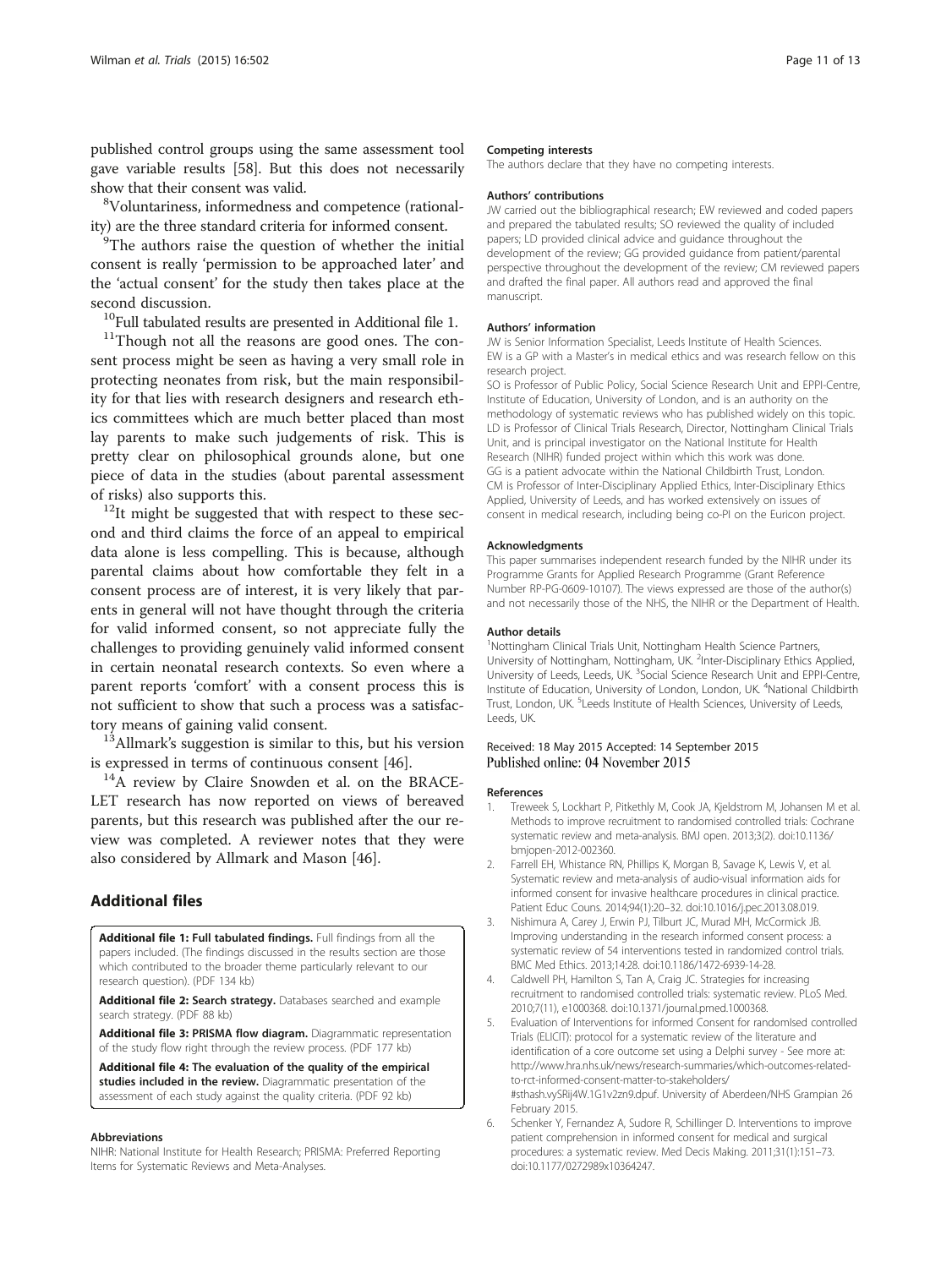- <span id="page-11-0"></span>7. Coverdale JH, McCullough LB, Chervenak FA. The ethics of randomized placebo-controlled trials of antidepressants with pregnant women: a systematic review. Obstet Gynecol. 2008;112(6):1361–8. doi:10.1097/ AOG.0b013e31818c2a27.
- 8. Strech D, Synofzik M, Marckmann G. How physicians allocate scarce resources at the bedside: a systematic review of qualitative studies. J Med Philos. 2008;33(1):80–99. doi:10.1093/jmp/jhm007.
- Strech D, Synofzik M, Marckmann G. Systematic reviews of empirical bioethics. J Med Ethics. 2008;34(6):472–7. doi:10.1136/jme.2007.021709.
- 10. Thomas J, Harden A, Newton M. Synthesis: combining results systematically and appropriately. In: Gough E, Oliver S, Thomas J, editors. An introduction to systematic reviews. 1st ed. London: Sage Publications; 2012. p. 191–3.
- 11. Faden RR, Beauchamp TL, King NM. A history and theory of informed consent. New York: Oxford University Press; 1986.
- 12. Mason SA, Megone C. European neonatal research: consent, ethics committees and law. Aldershot, UK: Ashgate Pub Ltd; 2001.
- 13. Droste S, Dintsios CM, Gerber A. Information on ethical issues in health technology assessment: how and where to find them. Int J Technol Assess Health Care. 2010;26(4):441–9. doi:10.1017/s0266462310000954.
- 14. Fangerau H. Finding European bioethical literature: an evaluation of the leading abstracting and indexing services. J Med Ethics. 2004;30(3):299–303.
- 15. Suri H. Purposeful sampling in qualitative research synthesis. Qualitative Res J. 2011;11(2):63–75.
- 16. Hayman RM, Taylor BJ, Peart NS, Galland BC, Sayers RM. Participation in research: informed consent, motivation and influence. J Paediatr Child Health. 2001.
- 17. Hoehn KS, Wernovsky G, Rychik J, Gaynor JW, Spray TL, Feudtner C, et al. What factors are important to parents making decisions about neonatal research? Arch Dis Child Fetal Neonatal Ed. 2005;90(3):F267–9.
- 18. Jollye S. An exploratory study to determine how parents decide whether to enrol their infants into neonatal clinical trials. J Neonatal Nurs. 2009;15(1):18–24. doi:http://dx.doi.org/10.1016/j.jnn.2008.07.012.
- 19. Maayan-Metzger A, Kedem-Friedrich P. Kuint J. Motivations of mothers to enroll their newborn infants in general clinical research on well-infant care and development. Pediatrics. 2008.
- 20. Morley CJ, Lau R, Davis PG, Morse C. What do parents think about enrolling their premature babies in several research studies?[see comment]. Arch Dis Child Fetal Neonatal Ed. 2005;90(3):F225–8.
- 21. Zupancic JA, Gillie P, Streiner DL, Watts JL, Schmidt B. Determinants of parental authorization for involvement of newborn infants in clinical trials. Pediatrics. 1997;99(1), E6.
- 22. Smyth RMD, Duley L, Jacoby A, Elbourne D. Women's experiences of participating in the Magpie Trial: a postal survey in the United Kingdom. Birth. 2009;36(3):220–9. doi:10.1111/j.1523-536X.2009.00326.x.
- 23. Smyth R, Jacoby A, Elbourne D. Deciding to join a perinatal randomised controlled trial: experiences and views of pregnant women enroled in the Magpie Trial. Midwifery. 2012;28(4):E478–85.
- 24. Baker L, Lavender T, Tincello D. Factors that influence women's decisions about whether to participate in research: an exploratory study. Birth. 2005;32(1):60–6.
- 25. Burgess E, Singhal N, Amin H, McMillan DD, Devrome H. Consent for clinical research in the neonatal intensive care unit: a retrospective survey and a prospective study. Arch Dis Child Fetal Neonatal Ed. 2003.
- 26. Singhal N, Oberle K, Burgess E. Huber-Okrainec J. Parents' perceptions of research with newborns. J Perinatol. 2002.
- 27. Ward FR. Chaos, vulnerability and control: parental beliefs about neonatal clinical trials. J Perinatol. 2009;29(2):156–62.
- 28. Snowdon C, Elbourne D, Garcia J. "It was a snap decision": Parental and professional perspectives on the speed of decisions about participation in perinatal randomised controlled trials. Soc Sci Med. 2006;62(9):2279–90. doi:10.1016/j.socscimed.2005.10.008.
- 29. Korotchikova I, Boylan GB, Dempsey EM, Ryan C, Korotchikova I, Boylan GB, et al. Presence of both parents during consent process in non-therapeutic neonatal research increases positive response. Acta Paediatr. 2010;99(10):1484–8. http://dx.doi.org/10.1111/j.1651-2227.2010.01873.x.
- 30. Tooher RL, Middleton PF, Crowther CA. A thematic analysis of factors influencing recruitment to maternal and perinatal trials. BMC Pregnancy Childbirth. 2008;8:36.
- 31. Hulst JM, Peters JWB, Van Den Bos A, Joosten KFM, Van Goudoever JB, Zimmermann LJI, et al. Illness severity and parental permission for clinical research in a pediatric ICU population. Intensive Care Med. 2005;31(6):880–4.
- 32. Hoehn KS, Nathan A, White LE, Ittenbach RF, Reynolds WW, Gaynor JW, et al. Parental perception of time and decision-making in neonatal research. J Perinatol. 2009;29(7):508–11. http://dx.doi.org/10.1038/jp.2009.5.
- 33. Snowdon C, Garcia J, Elbourne D. Reactions of participants to the results of a randomised controlled trial: exploratory study. BMJ. 1998;317(7150):21–6.
- 34. Mason SA, Allmark PJ. Obtaining informed consent to neonatal randomised controlled trials: interviews with parents and clinicians in the Euricon study. Lancet. 2000.
- 35. Stenson BJ, Becher JC, McIntosh N. Neonatal research: the parental perspective. Arch Dis Child Fetal Neonatal Ed. 2004;89(4):F321–3.
- 36. Brinchmann BS, Forde R, Nortvedt P. What matters to the parents? A qualitative study of parents' experiences with life-and-death decisions concerning their premature infants. Nurs Ethics. 2002;9(4):388–404.
- 37. Kavanaugh K, Savage T, Kilpatrick S, Kimura R, Hershberger P. Life support decisions for extremely premature infants: report of a pilot study. J Pediatr Nurs. 2005;20(5):347–59.
- 38. McHaffie HE, Laing IA, Parker M, McMillan J. Deciding for imperilled newborns: medical authority or parental autonomy? J Med Ethics. 2001;27(2):104–9.
- 39. Snowdon C, Elbourne D, Garcia J. Perinatal pathology in the context of a clinical trial: attitudes of bereaved parents. Arch Dis Child Fetal Neonatal Ed. 2004;89(3):F208–11.
- 40. Albersheim SG, Lavoie PM, Keidar YD. Do neonatologists limit parental decision-making authority? A Canadian perspective. Early Hum Dev. 2010;86(12):801–5.
- 41. Singhal N, Oberle K, Darwish A. Burgess E. Attitudes of health-care providers towards research with newborn babies. J Perinatol. 2004.
- 42. Snowdon C, Elbourne DR, Garcia J. Perinatal pathology in the context of a clinical trial: Attitudes of neonatologists and pathologists. Arch Dis Child Fetal Neonatal Ed. 2004;89(3):F204–7.
- 43. Paulmichl K, Hattinger-Jurgenssen E, Maier B. Decision-making at the border of viability by means of values clarification: A case study to achieve distinct communication by ordinary language approach. J Perinat Med. 2011;39(5):595–603. http://dx.doi.org/10.1515/JPM.2011.066.
- 44. Garel M, Caeymaex L, Goffinet F, Cuttini M, Kaminski M. Ethically complex decisions in the neonatal intensive care unit: impact of the new French legislation on attitudes and practices of physicians and nurses. J Med Ethics. 2011;37(4):240–3.
- 45. Marc-Aurele K, Steinman S, Ransom K, Finer N, Dunn L. Evaluation of the content and process of informed consent discussions for neonatal research. J Empir Res Hum Res Ethics. 2012;7(3):78–83.
- 46. Ballard HO, Shook LA, Desai NS, Anand KJ. Neonatal research and the validity of informed consent obtained in the perinatal period. J Perinatol. 2004.
- 47. Allmark P, Mason S. Improving the quality of consent to randomised controlled trials by using continuous consent and clinician training in the consent process. J Med Ethics. 2006;32(8):439–43.
- 48. Snowdon C, Garcia J, Elbourne D. Making sense of randomization: responses of parents of critically ill babies to random allocation of treatment in a clinical trial. Soc Sci Med. 1997;45(9):1337–55.
- 49. East C, Chan F, Brennecke S, King J, Colditz P. Women's evaluations of their experience in a multicenter randomized controlled trial of intrapartum fetal pulse oximetry (The FOREMOST Trial). Birth. 2006;33(2):101–9.
- 50. Kenyon S, Dixon-Woods M. What do they know?: a content analysis of women's perceptions of trial information. BJOG. 2004;111(12):1341–5.
- 51. Ballard HO, Shook LA, Iocono J, Bernard P, Hayes Jr D. Parents' understanding and recall of informed consent information for neonatal research. IRB. 2011;33(3):12–9.
- 52. Daniels J, Savitz D, Bradley C, Dole N, Evenson K, Eucker B, et al. Attitudes toward participation in a pregnancy and child cohort study. Paediatr Perinat Epidemiol. 2006;20(3):260–6.
- 53. Culbert A, Davis DJ. Parental preferences for neonatal resuscitation research consent: a pilot study. J Med Ethics. 2005.
- 54. Woodward JL. The challenge of conducting a waterbirth randomised controlled trial: University of Birmingham. 2012.
- 55. Rogers CG, Tyson JE, Kennedy KA, Broyles RS, Hickman JF. Conventional consent with opting in versus simplified consent with opting out: an exploratory trial for studies that do not increase patient risk. J Pediatr. 1998.
- 56. Hundley V, Cheyne H. The trials and tribulations of intrapartum studies. Midwifery. 2004;20(1):27–36.